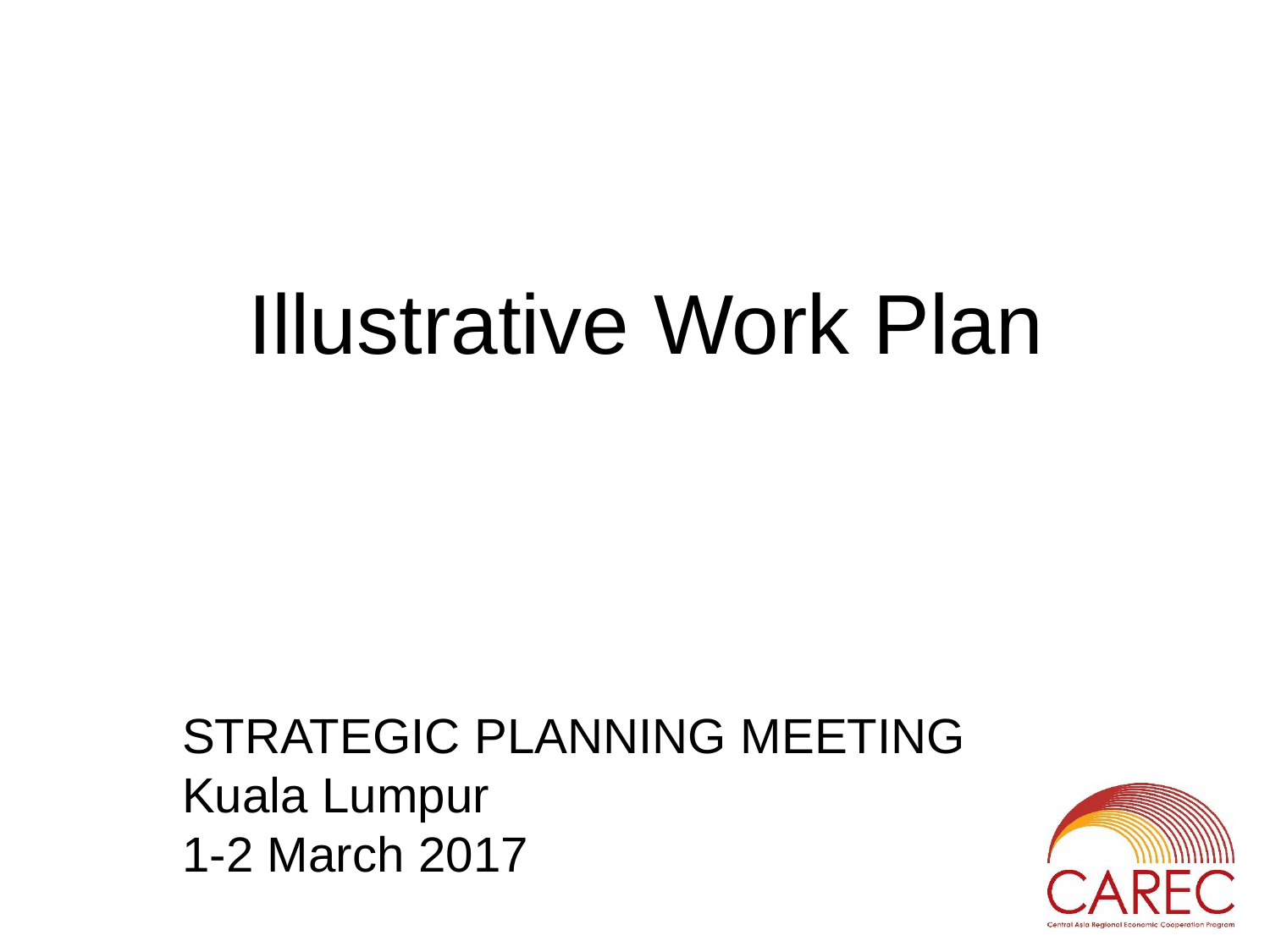## Illustrative Work Plan

- Designed to support the work of the Corridor Team (CT)
- Developed in 5 blocks:
	- 1. Strategy
	- 2. Organization
	- 3. Implementation
	- 4. Partnerships
	- 5. Communications

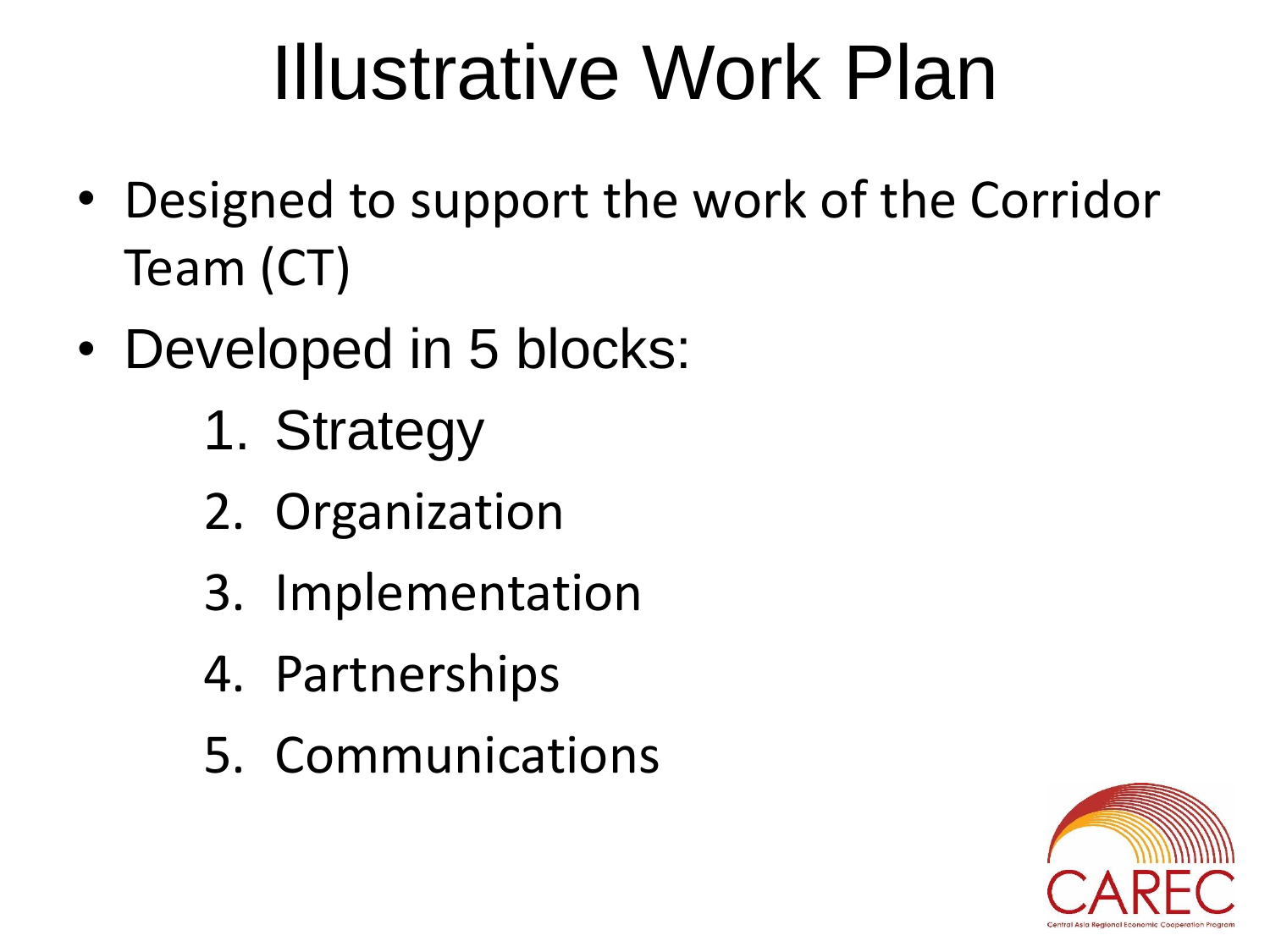# **Strategy**

- Strategic development of the Implementation Plan: content, process and responsibilities (following up from earlier discussion)
- Review priority list of projects: relevance and high impact
- Operational issues for the CT: relations with national and city authorities, authority to design, implement, manage projects, laws and methodologies to be used.
- Eventually, draft agreements to set up the Corridor Supreme Authority and Corridor Development Authority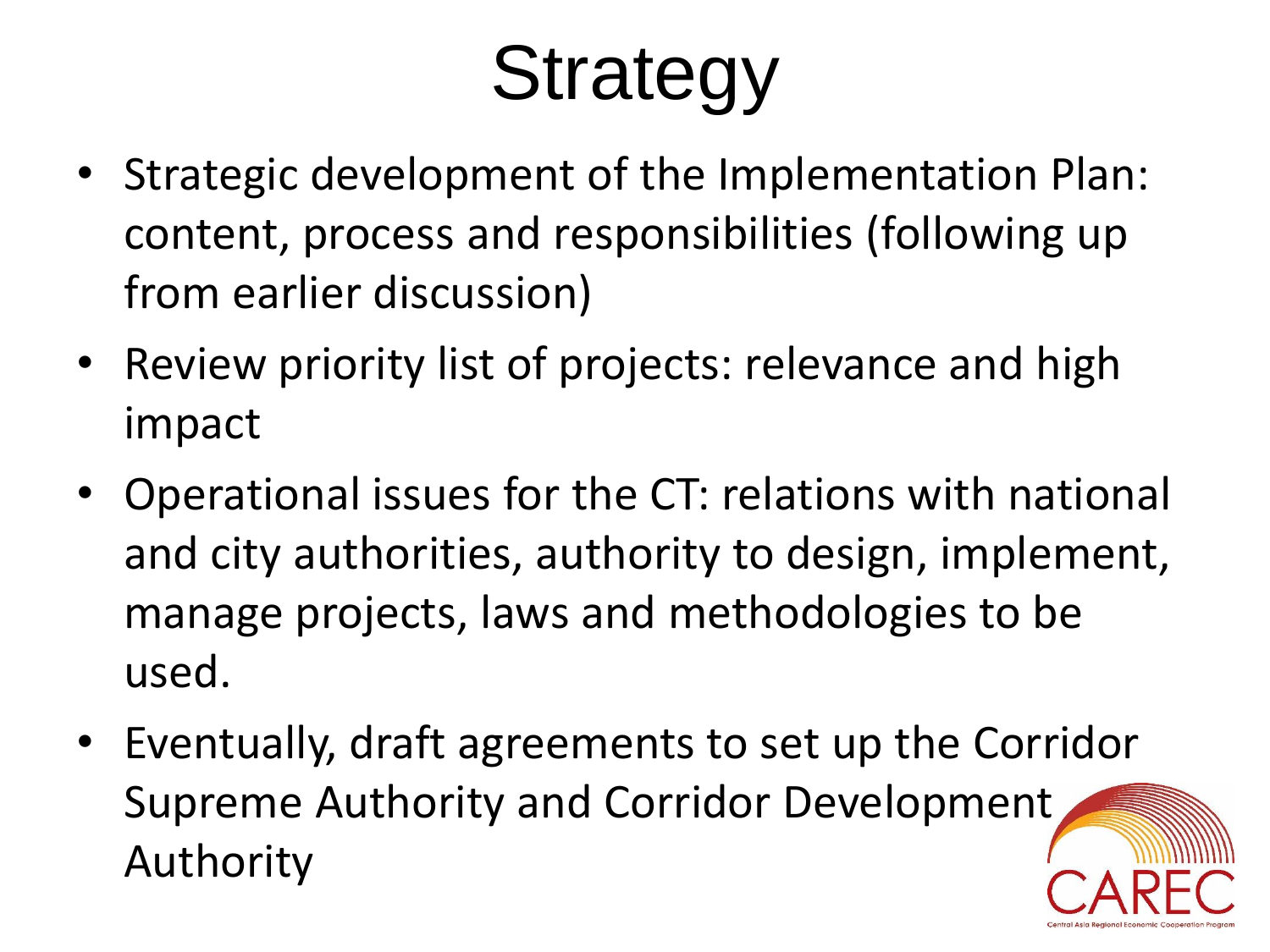# **Organization**

- Complete establishing the CT
- Location: Almaty has advantages
- Staffing: management and technical skill mixes.
- Budget: Estimates and Sources

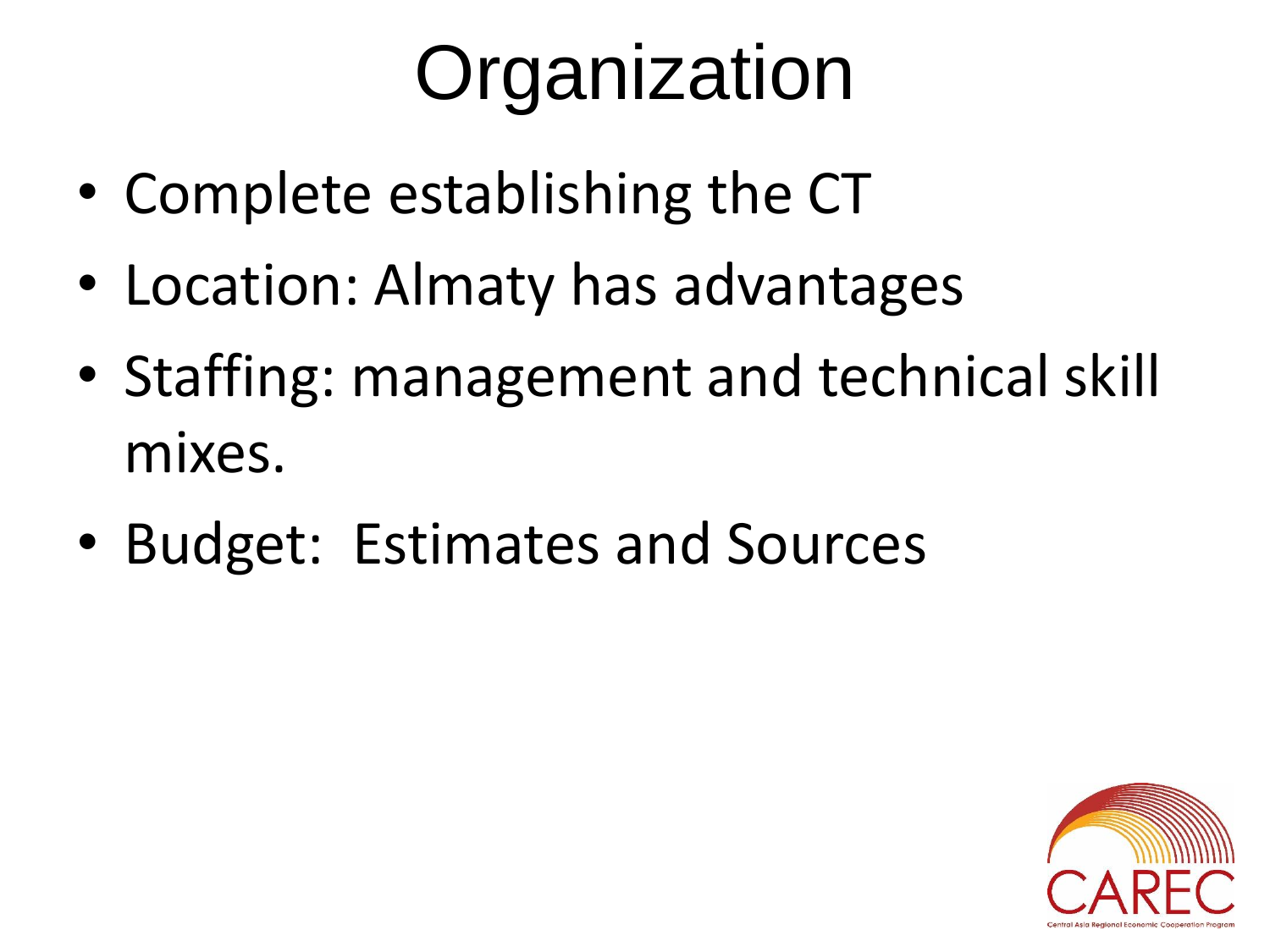## Implementation

- Development of medium-term project plans and pipelines
- Build capabilities: project appraisal, risk management, financial management, procurement, safeguards
- Project implementation: PIU, relationship with national authorities
- Implementation working group

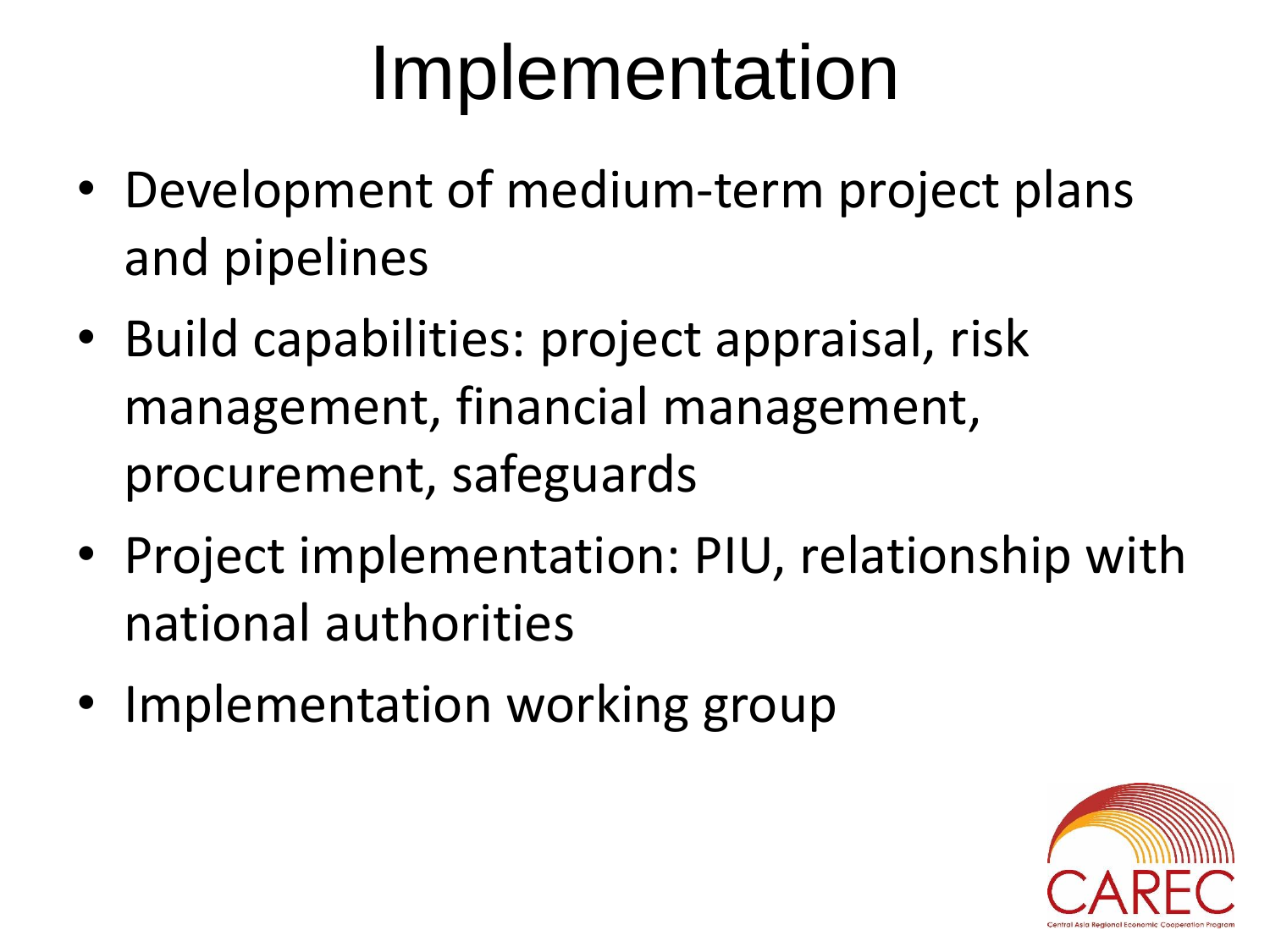### Partnerships

- Roles: borrower; TA; establishment assistance.
- External Advisory Group

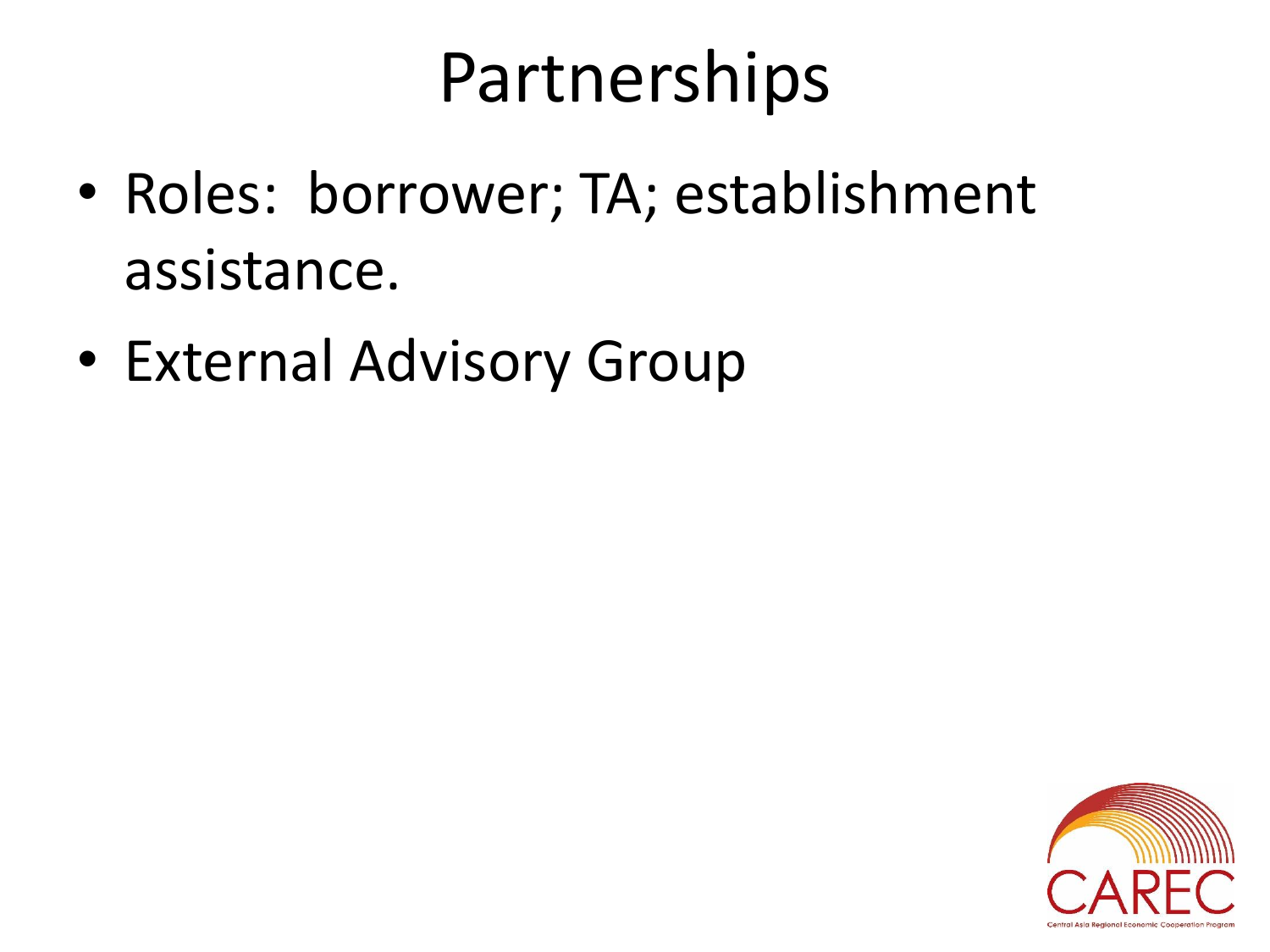## Communications

- An innovative and transformative instrument, need to disseminate
- Government and internal audiences
- Private investors

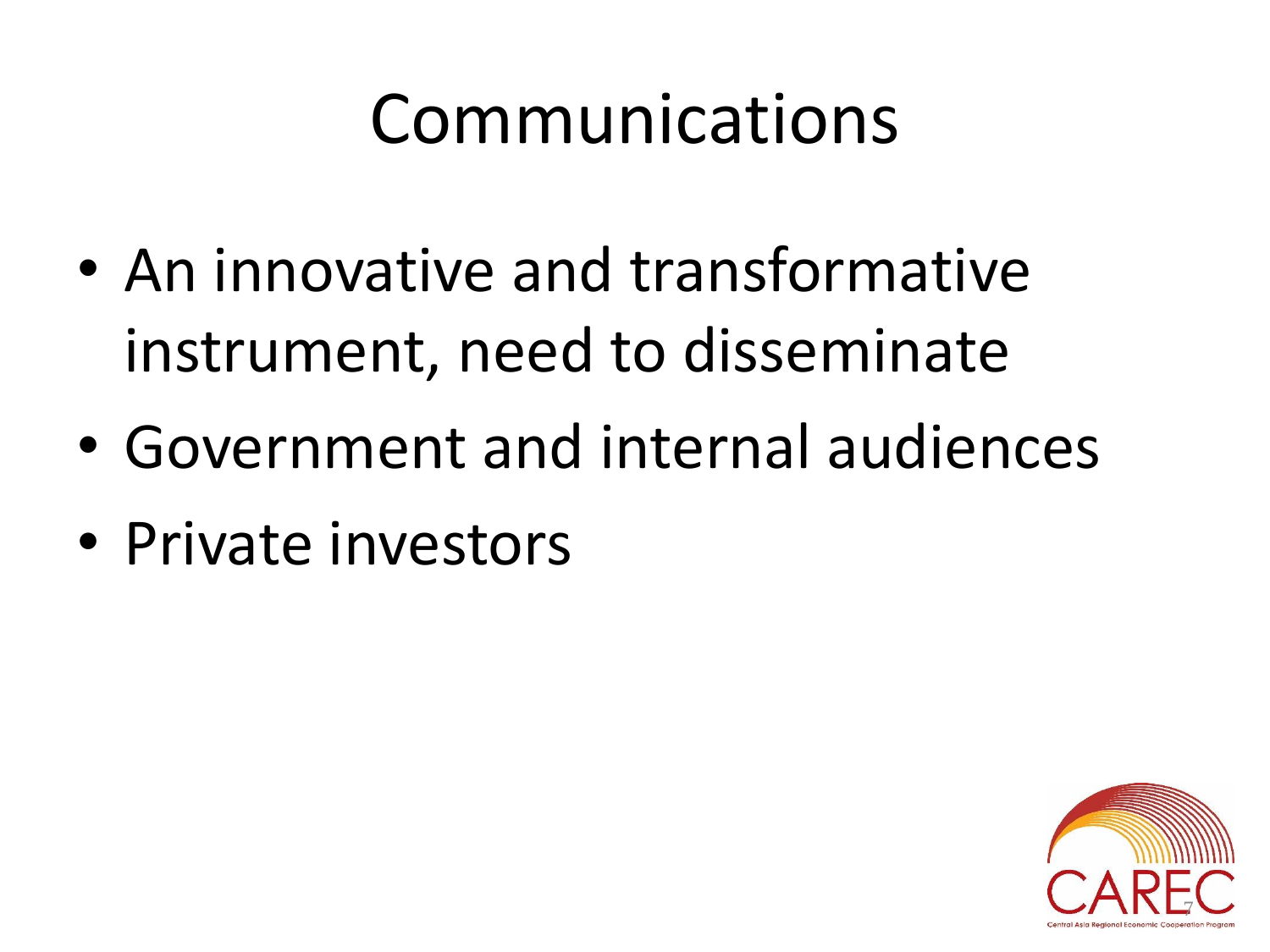## 2017 Illustrative Calendar

#### **March**

- SPM Meeting. Agreement on principles and processes described in this Annex.
- Establish a working group on operations within the CT.

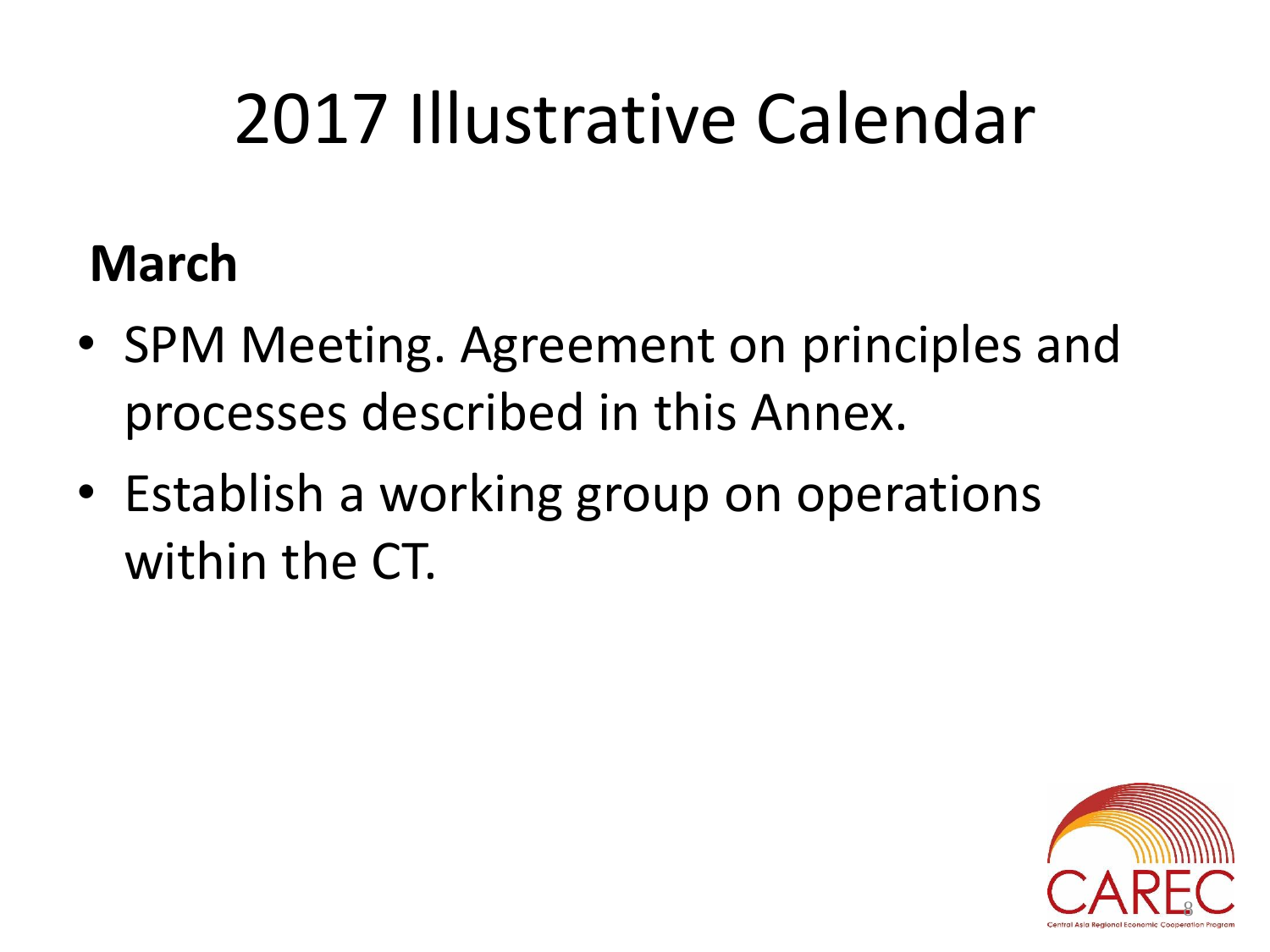### **April**

- Agree on content of the IP and initiate the drafting. Develop the work programme for 2017-18.
- Continue to work on the priority list of projects, setting bi-monthly milestones for the rest of 2017.
- Start to build critical staff capabilities in the CT.
- Develop comprehensive technical assistance support with commitment for full funding for core CT tasks.
- Identify consultancy support required by skill and duration, to be presented to donors for financing.

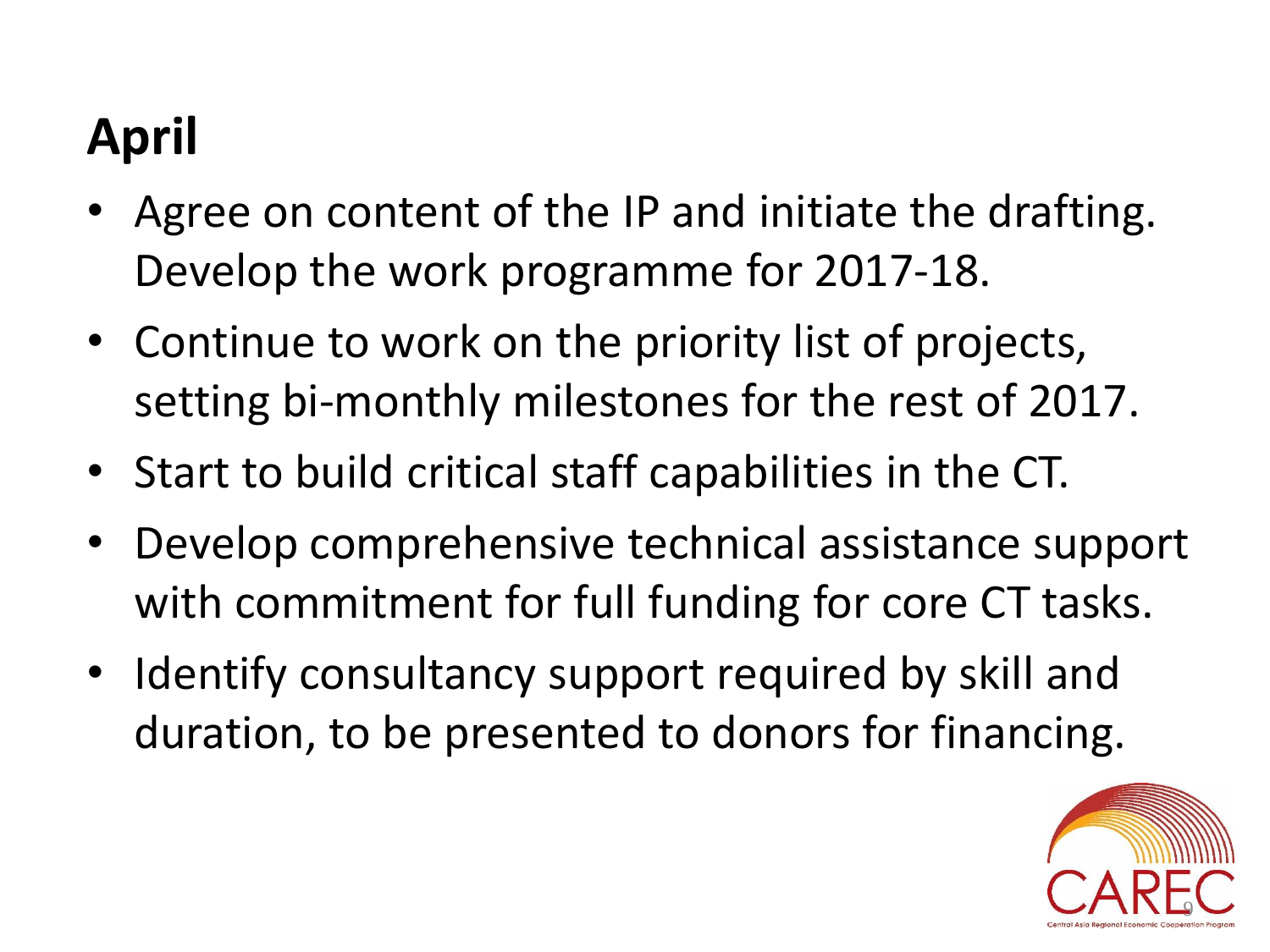#### **May**

• Initiate first meeting with external partners.

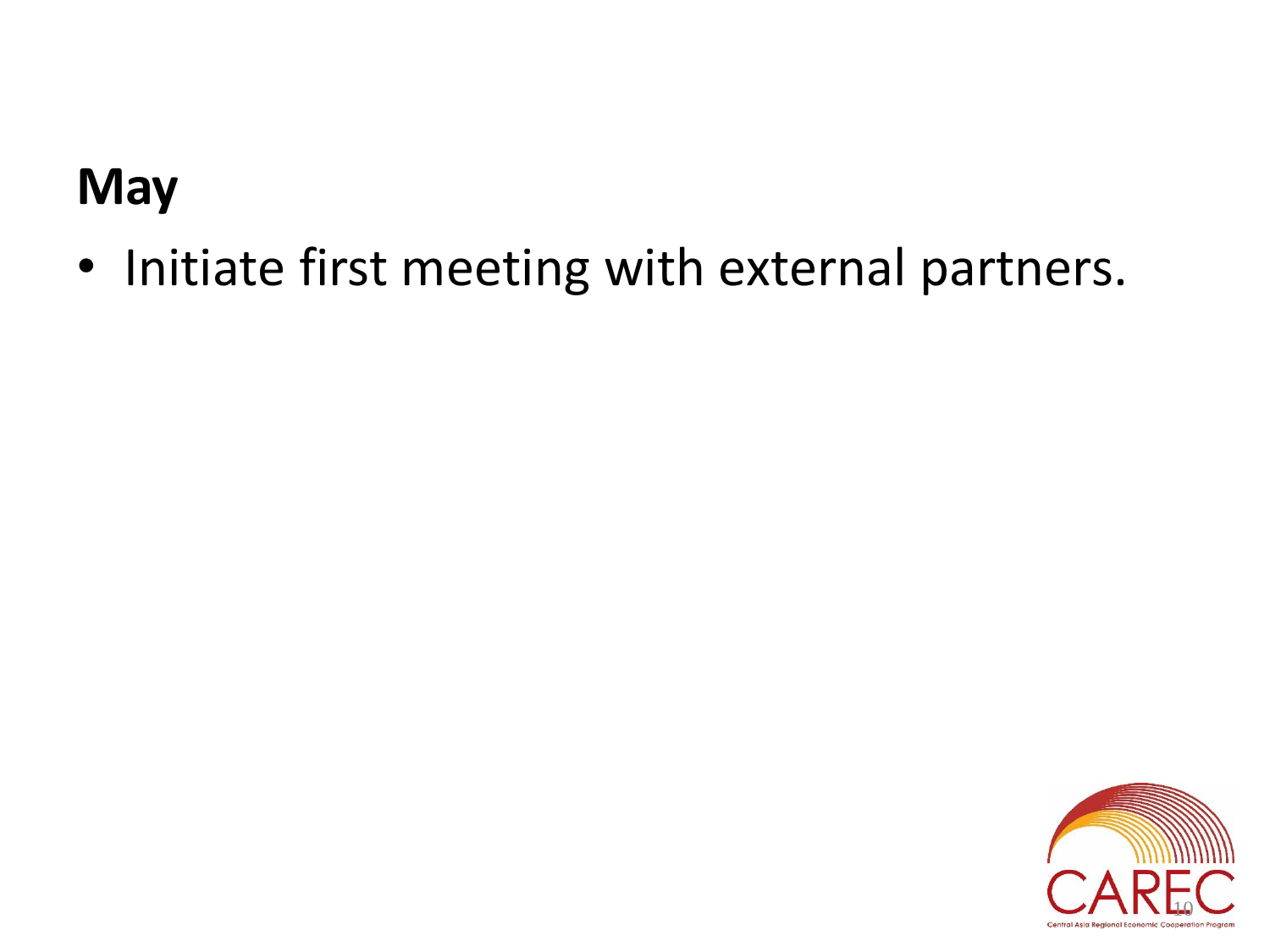### **June/July**

- Determine the location of the CT offices to be Almaty.
- Overall implementation working group established.
- Develop the first project plan.
- The administrative budget to be drawn up and funding secured.
- Develop project-specific technical assistance requirements with commitment for full funding by development partners.
- Establish, populate and fund the external advisory group.

11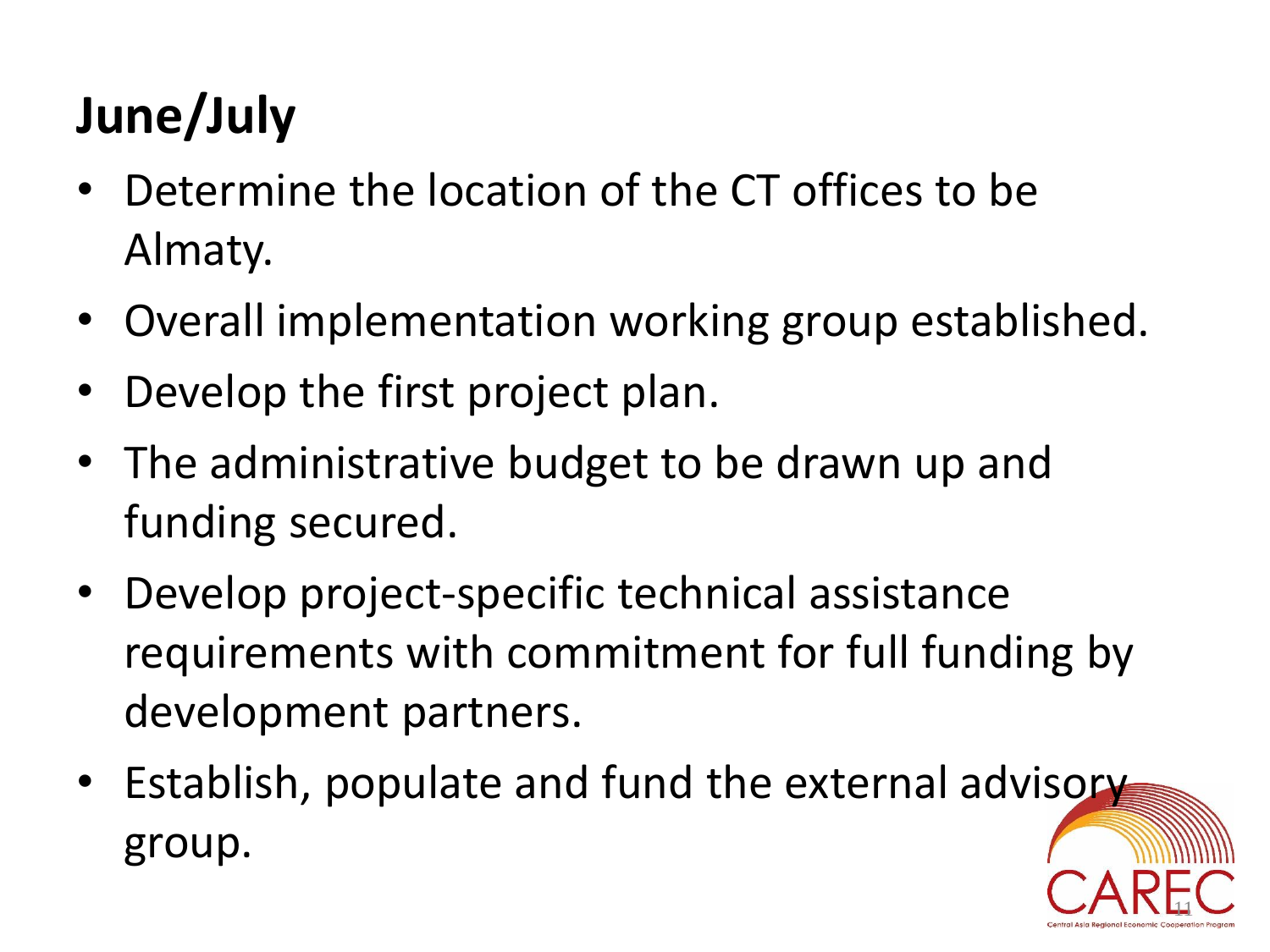#### **September**

- Establish first project implementation unit.
- Find premises for CT offices.

#### **November**

- Develop the long-term work programme of the Corridor, 2018-2025.
- Develop the second and third project plan.